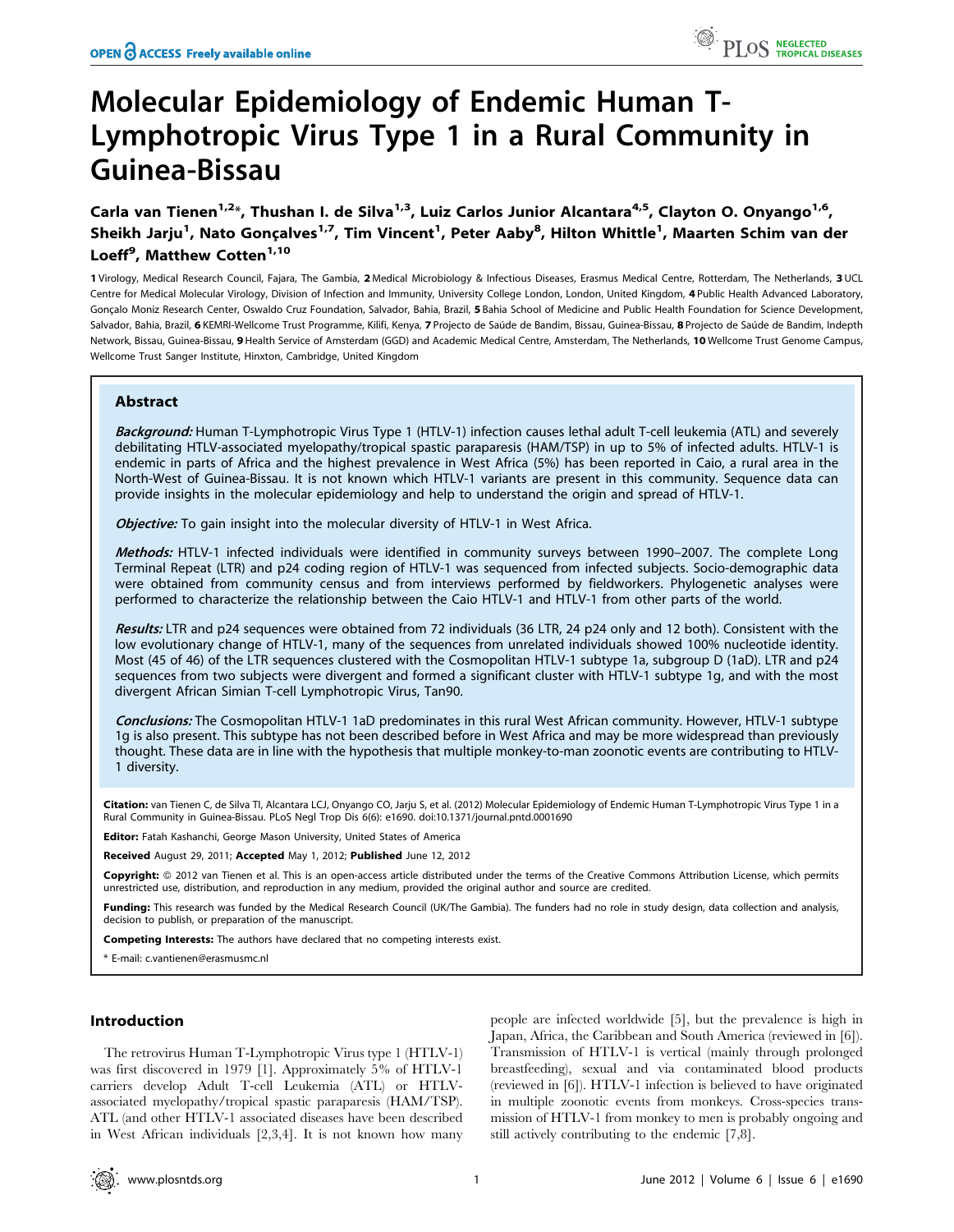## Author Summary

Human T-Lymphotropic Virus type 1 (HTLV-1) affects millions of people worldwide. It is very similar to Simian T-Lymphotropic Virus, a virus that circulates in monkeys. HTLV-1 causes a lethal form of leukemia (Adult T-cell Leukemia) and a debilitating neurological syndrome (HTLV-associated myelopathy/tropical spastic paraparesis) in approximately 5% of infected people. Based on sequence variation, HTLV-1 can be divided into 7 subtypes (1a–1g) with the Cosmopolitan subtype 1a further subdivided into subgroups (A–E). We examined HTLV-1 diversity in a rural area in Guinea-Bissau, a country in West Africa with a high HTLV-1 prevalence (5%). We found that most viruses belong to the Cosmopolitan subtype 1a, subgroup D, but 2 viruses belonged to subtype 1g. This subtype had thus far only been found in monkey hunters in Cameroon, who were probably recently infected by monkeys. Our findings indicate that this subtype has spread beyond Central Africa. An important, unresolved question is whether persons with this subtype were infected by monkeys or through human-to-human transmission.

HTLV-1 is an ancient retrovirus with a very low evolutionary rate (especially compared to HIV) [9]. The Simian T-cell Lymphotropic Virus and HTLV are together referred to as Primate T-cell Lymphotropic Virus (PTLV). Currently, 7 different HTLV-1 subtypes, based primarily on the nucleotide sequence of the LTR region, have been described; the Cosmopolitan subtype (1a) that has spread worldwide and is further divided into subgroups (A–E), 4 African subtypes (1b, 1d, 1e, 1f) and a Melanesian/Australian subtype (1c). In 2005 a new African subtype g was described by Wolfe et al. based on sequence data from two infected subjects [7]. The origins of HTLV-1 are believed to be either in Asia or Africa and current data do not provide clear support for one or the other continent. The most divergent STLV-1 strain thus far identified is Asian (MarB43) suggesting that MarB43 separated earlier from an ancestral virus than the PTLV-1s found in Africa [10] and supporting a hypothesis that the origin of PTLV-1 lies in Asia [10]. On the other hand, only HTLV-1 subtype a has been found in Asia, while all known HTLV-1 subtypes are present in Africa, providing support for an African origin of HTLV-1 [11]. Additional samples and phylogenetic data are needed to answer this question [12].

After an initial dispersion in Asia and Africa, the Cosmopolitan subtype 1a spread worldwide and is thought to have been introduced into the Americas during the post-Columbian slave trade [13]. In people of African descent in South America, mainly Cosmopolitan subtype 1a subgroup A is found [13]. In Africa, subgroup A has been found primarily in Southern Africa while in West Africa (the origin of a large proportion of the slaves that were taken to South America) only subgroups C and D have been identified so far [14]. This presents a puzzle - subgroup A is common in South Americans of African decent yet uncommon (at least based on the currently available sequence data) in the African regions from which a large proportion of slaves were brought to South America. Additional HTLV-1 sequence data from West Africa are needed to resolve this enigma.

The study area of the current analysis is a rural community in Guinea-Bissau and has the highest reported HTLV-1 prevalence in West Africa (5% in 2007) [15], but no sequence data exist from this area and the subtypes of HTLV-1 circulating in the area are not yet identified. Also, the contribution of the various HTLV

transmission routes in this community is not well documented . To examine the molecular epidemiology and to define the routes of transmission of HTLV-1 in the Caio community in Guinea Bissau, we characterized the HTLV-1 LTR and p24 region from a collection of DNA samples isolated from children and adults from this cohort. We describe highly conserved examples of HTLV-1 subtype d, most closely related to isolates reported from Bissau and two examples of subtype g, which is the first time this subtype has been reported in West Africa.

## Methods

# Ethics statement

Informed consent was obtained from all the study participants. From 2003 onwards, written informed consent was obtained as required by the Gambian Ethics Committee. In studies prior to the 2003 study, written informed consent was not required by the Gambia Government/MRC MRC Laboratories Joint Ethics Committee nor by the Ministry of Health of Guinea-Bissau and thus verbal consent was obtained. The documentation of the informed consent was done in a two-step process. After information on the study was given by the field worker, and after having responded to any questions that the prospective participant might have, the field worker asked whether the participant was willing to participate in the study. The field worker noted down the answer by ticking one of two boxes (Accepting to participate in study or not); a separate question was asked about providing a blood sample and the answer to this question was noted separately.. All studies, (both prior to and after 2003), were approved by the Gambia Government/MRC MRC Laboratories Joint Ethics Committee and by the Ministry of Health of Guinea-Bissau.

### Study population and samples

The study area, Caio, is a settlement of 10 small villages with 10,000 inhabitants in North-Western Guinea-Bissau and has been described in detail [16]. A rolling census has been performed in the area since 1988 as part of a research project on HIV-2 [17]. In 1990, 1997 and 2007, population surveys were conducted to study the prevalence, incidence and risk factors of HIV-1, HIV-2, and HTLV-1 infection and these surveys included approximately 75% of the adult population [18]. A cohort was established to study the natural history of HIV-2; included were all HIV-2 infected adults and a similar number of controls, matched for age, sex, and village. This cohort was established in 1991, and subjects were examined in 1996, 2003, and 2006. In addition, in 2004 a crosssectional study was performed to examine mother-to-child transmission of HTLV-1 [19]. HTLV-1 prevalence has been stable at around 5% in Caio throughout this period [15].

In the studies conducted in 2003, 2006 and 2007, DNA was extracted from blood samples (whole blood and peripheral blood mononuclear cells), and stored for molecular analyses. Because these samples have been used in different studies, not each HTLV-1 infected individual had a stored sample; some samples had been depleted during other studies or could not be traced or storage had failed (e.g. freezer breakdowns). The available samples were used for HTLV-1 sequencing for the current study.

Samples for LTR sequencing were selected in 2010 from stored DNA samples. All complete LTR sequences obtained from mother-child pairs from the vertical transmission study in 2004 were also used in the current analysis (accession numbers JN655856 to JN655872). [19]. Samples for p24 sequencing were randomly selected in 2009 from stored DNA samples for an as yet unpublished immunological study.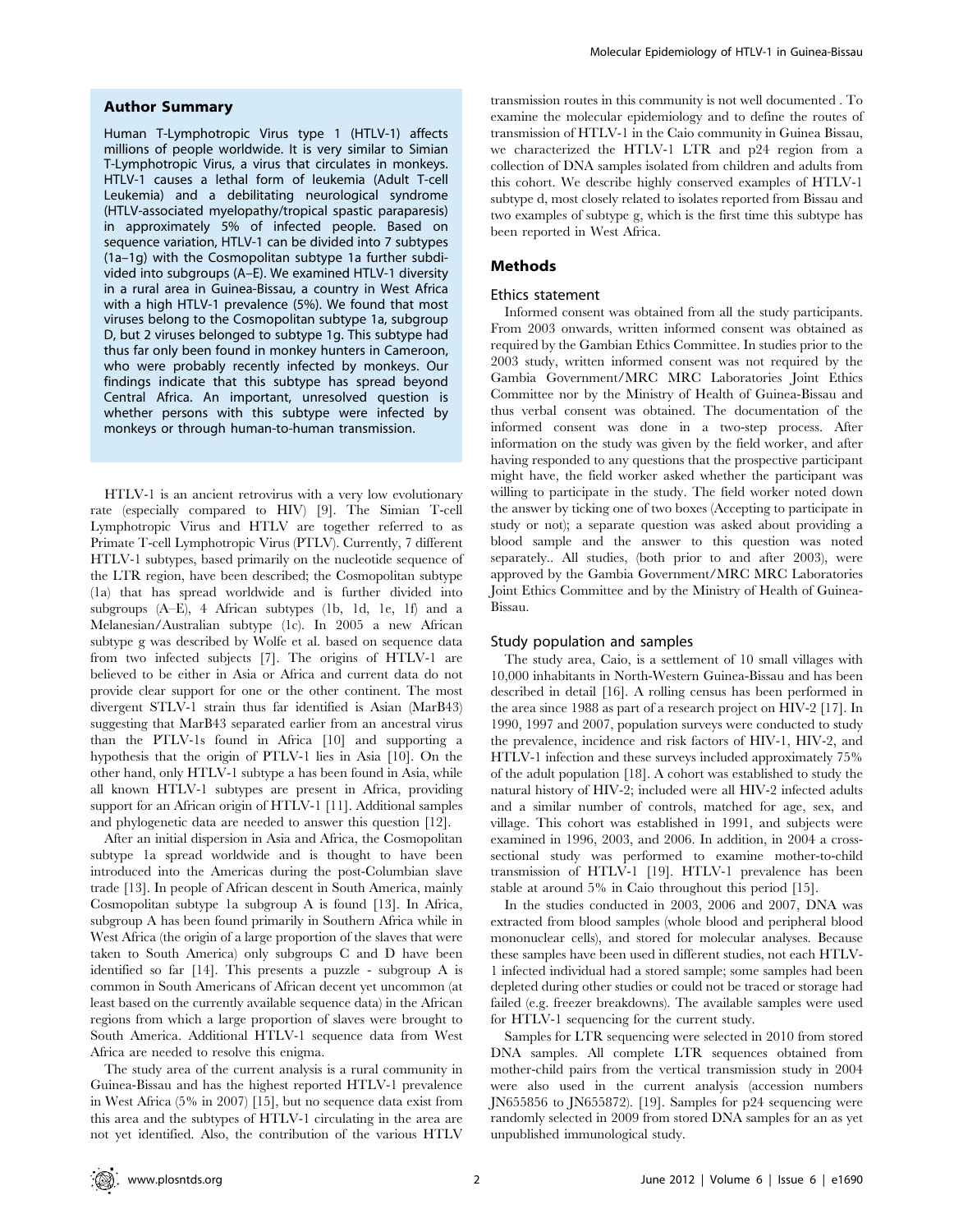#### HTLV-1 diagnosis

In the 1997, 2003 and 2004 studies, plasma samples were tested for the presence of antibodies to HTLV-1 and HTLV-2 using a Murex HTLV-1+2 ELISA (Abbott Murex Diagnostics, Dartford, UK). Reactive samples were retested by the same assay. HTLV-1 infection status was further determined by PCR using primers targeted to the tax/rex gene [20]. Each PCR reaction also included 10 copies of phage lambda DNA. This was co-amplified with specific primers in the same reaction to control for nonspecific inhibition. Because the tax/rex primers amplified both HTLV-1 and HTLV-2 sequences, the amplicons were digested with the restriction enzyme Sau 3A (which cuts only HTLV-1) to distinguish products from the two viruses. In this study all PCRpositive samples were confirmed to be HTLV-1 by Sau 3A digestion. The HTLV-1 testing in the 2007 study (2 ELISAs and PCR confirmation) and the HIV testing of previous studies have been described in detail [15].

# HTLV-1 LTR and p24 PCR and sequencing

Amplification of the HTLV-1 proviral DNA was performed with nested PCR. PCR primers were optimized for a melting temperature (Tm) between 57 and  $60^{\circ}$ C and are listed in Table 1. The complete LTR region was obtained by amplifying two overlapping fragments similar to the strategy used by Salemi et al. [21]. For each patient sample, a  $438$  bp  $5'$  LTR-gag (primers  $MO195-198$ ) and a 475 bp tax-3'LTR fragment (primers MO199-202) were obtained. The p24 coding region was amplified on an 840 bp fragment using the nested primers MO076-079.

PCR products were purified using Qiaquick Gel Extraction (Qiagen) and sequenced using the inner PCR primers from both directions by Macrogen (www.macrogen.com). Complete LTR and p24 sequences were assembled and ambiguities were resolved using the sequence alignment editor BioEdit. [22] All new sequences generated here have been deposited in Genbank with the following accession numbers (JQ583778 to JQ583845) (Table S1).

Table 1. Primers used for HTLV-1 LTR and p24 PCR and sequencing.

|       | <b>Primer</b> Function | Sequence (5' to 3')         | Comment        |
|-------|------------------------|-----------------------------|----------------|
| MO195 | 5'LTR-gag OF           | AACTAGCAGGAGTCTATAAAAGCG    | based on AV117 |
| MO196 | 5'LTR-gag OR           | AAAGATTTGGCCCATTGCCTAG      | based on AV118 |
| MO197 | 5'LTR-gag IF           | ACAGTTCAGGAGGGGGCTC         | based on AV119 |
| MO198 | 5'LTR-gag IR           | <b>TAGGGAATAAAGGGGCGCTC</b> | based on AV120 |
| MO199 | Tax-3' LTR OF          | ACTCACACGGCCTCATACAG        | based on AV121 |
| MO200 | Tax-3' LTR OR          | ACGCAGTTCAGGAGGCAC          | based on AV122 |
| MO201 | Tax-3' LTR IF          | CTGTTTGAAGAATACACCAACATCC   | based on AV123 |
| MO202 | Tax-3' LTR IR          | CTCAACCGGCGTGGATGG          | based on AV124 |
| MO076 | p24 OF                 | <b>TCCCTCCTAGCCAGCCTAC</b>  |                |
| MO079 | p24 OR                 | TCTCGCTTCCAGTGAGTTGG        |                |
| MO077 | $p24$ IF               | CATCCAAACCCAAGCCCAGA        |                |
| MO078 | p24 IR                 | <b>CTCCAGTGGCCTGCTTTCC</b>  |                |

OF, outer forward; OR, outer reverse; IF, inner forward; IR, inner reverse. Primers MO195-MO202 based on, but not identical to primers described in Salemi et al. [21].

doi:10.1371/journal.pntd.0001690.t001

#### Phylogenetic analysis

Multiple sequence alignments of the LTR and the related sequences in the GenBank/EMBL database were performed with the Clustal [23] and Dambe softwares [24]. A minimal editing of the alignment was performed manually with GeneDoc [25]. Neighbor-joining (NJ) and maximum-likelihood (ML) phylogenetic analyses were performed with PAUP\*, version 4.0b10 [26]. The Tamura-Nei evolutionary model (taking into account a different substitution rate for transversions, purine and pyrimidine transitions and allowing an intersite substitution rate heterogeneity modelled with a gamma distribution) was chosen as best model (alpha parameter of 0.6) using Modeltest 3.06 [27]. The NJ tree was constructed with an optimized nucleotide substitution rate matrix and gamma shape parameter using empirical base frequencies. The reliability of the NJ trees was evaluated by analyzing 1,000 bootstrap replicates and bootstrap values of  $>60\%$  were considered significant. For the ML tree reconstruction a heuristic search with the subtree-pruning-regrafting branch swapping algorithm was performed using the NJ tree as starting tree including its optimised parameters. A likelihood ratio test was used to calculate the statistical support for the branches (expressed in p-values). Trees were drawn with TreeView 1.4 [28].

# Results

#### Study subjects and sequences

HTLV-1 LTR and/or p24 sequences were obtained from 72 individuals (Table 2). In order to obtain LTR sequences from persons who had been infected relatively recently (between 1997 and 2007) or earlier (prior to 1990 or 1997), samples were selected from individuals diagnosed with HTLV-1 in 2007. Other samples were randomly selected from the 2003 study. Of the 72 individuals yielding sequence, 14 (19%) were diagnosed with HTLV-1 in 1990, 17 (24%) in 1997, 5 (7%) in 2003 and 28 (40%) in 2007 (Table S1). Twenty-five (35%) individuals were co-infected with HIV; 1 was HIV-1, 19 were HIV-2 and 5 were HIV-1/HIV-2 dual co-infected. Eight (11%) sequences came from children, who were all diagnosed with HTLV-1 in 2004 and who were all HIV negative.

Information on relationships between individuals from whom sequences were available was obtained from census data and interviews; there was one married couple (Caio5846 & Caio5884), 2 siblings (Caio4757 & Caio4758) and 6 mother-child pairs (Caio4634 & Caio4635; Caio4647 & Caio4650; Caio4658 &

Table 2. Characteristics of subjects of whom HTLV-1 LTR and/ or p24 sequences were obtained from Caió, Guinea-Bissau, 2003–2007.

#### Characteristic

| Total number of subjects of whom sequences were available     | 72          |
|---------------------------------------------------------------|-------------|
| Number of women (%)                                           | 54 (75)     |
| Number of children (aged $\leq$ 15 years) (%)                 | 8(11)       |
| Median age at diagnosis in years (IQR)                        | $41(24-64)$ |
| Number of subjects co-infected with HIV (%)                   | 25(35)      |
| Subjects of whom LTR sequence was available(%)                | 48 (67)     |
| Subjects of whom p24 sequence was available (%)               | 36 (50)     |
| Subjects of whom both LTR and p24 sequence were available (%) | 12(17)      |

IQR, interquartile range.

doi:10.1371/journal.pntd.0001690.t002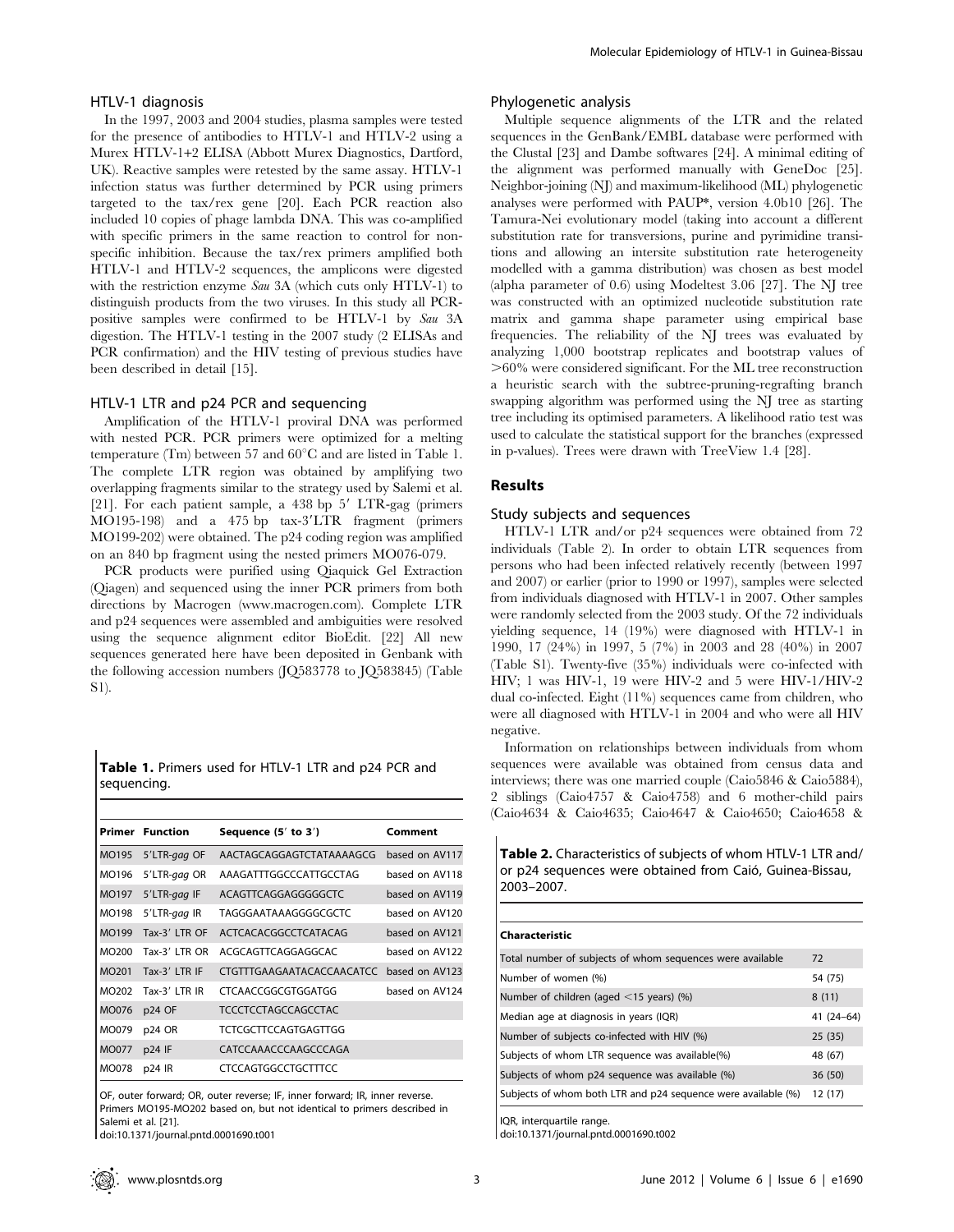

Figure 1. ML tree of 630-bp LTR sequences from 48 Caio infected subjects (Caio sequences in red). Also included are 66 STLV/HTLV-1 reference sequences (in black); Mel5 was used as an outgroup. The names of the countries of origin are denoted in brackets (CAR, Central African Republic). The phylogenetic tree was inferred under a Tamura-Nei evolutionary model with a gamma model of among-site substitution rate heterogeneity. Bootstrap values using 1000 replicates of ≥60 are indicated on the branches. The asterisks indicate significant branch length on ML testing (\* p-value  $\leq 0.001$ ; \*\* p-value  $\leq 0.05$ ). The scale bar represents the number of nucleotide substitutions per site. The scale of the MarB43 is not on scale because it did not fit in the figure. Sequences identical to Caio4676 are Caio4126, Caio4142, Caio4315, Caio4768, Caio5324, Caio5801, Caio6460, Caio6936 and Caio7120. Sequence identical to Caio4647 is Caio4650. Sequence identical to Caio4799 is Caio4801. Sequences identical to Caio5620 are Caio4743, Caio4745 and Caio5883. Sequences identical to Caio5187 are Caio5846, Caio5884 and Caio5931. Sequences identical to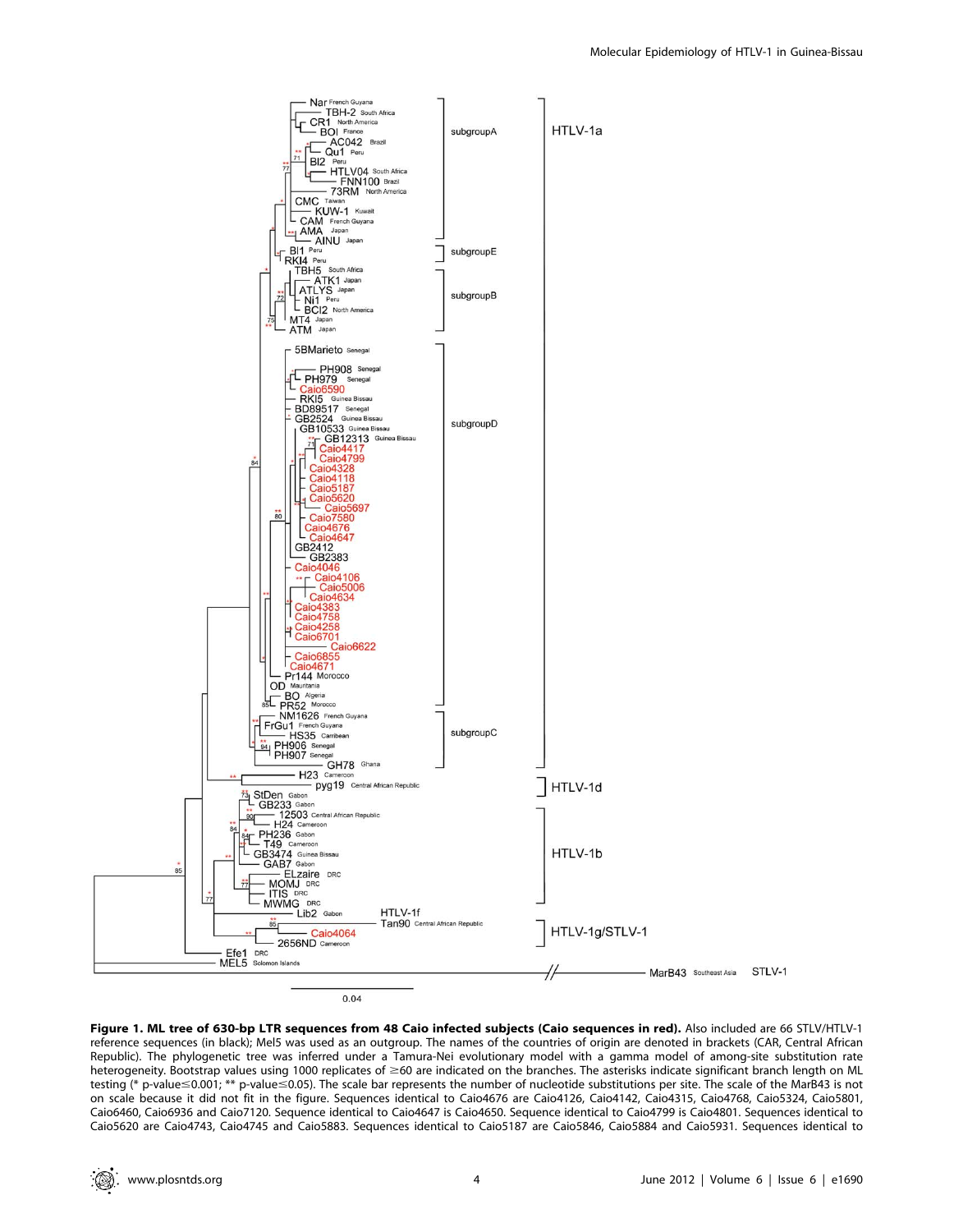Caio4634 are Caio4635 and Caio5448. Sequences identical to Caio4758 are: Caio4658, Caio4659 and Caio4757. Sequence identical to Caio4671 is Caio4702. Sequences identical to 7580 are 7421 and 7661. Only one example of each set of identical sequences was included in the analysis. doi:10.1371/journal.pntd.0001690.g001

Caio4659; Caio4743 & Caio4745; Caio4671& Caio4702; Caio4799 & Caio4801). Within each of these 8 family pairs, the viruses showed 100% identical sequences.

## Molecular typing

First, LTR sequences were analyzed to identify the HTLV-1 subtypes present in the village (Table S1). Identical HTLV-1 LTR sequences were found in known relatives but were also obtained from 10 unrelated individuals with no known epidemiological links (not related or known sexual partners) (Figure 1). Stringent control measures were in place to prevent cross-contamination during sample handling and PCR, and there was a consistent absence of product in all negative controls (run with each set of PCR reactions). In addition there was no clustering of identical sequences by day of sample preparation. The nonidentical sequences exhibited 1 to 3% divergence for the LTR.

A phylogenetic tree was constructed with all nonidentical LTR sequences (Figure 1 - the identical sequences are listed in the figure legend). With a single exception the Caio sequences (marked in red) clustered with HTLV-1 subgroup D reference strains isolated from pregnant women from Bissau (capital of Guinea-Bissau) and other West and North African individuals.

One virus LTR sequence, Caio4064, was very divergent (6%) from the major group of Caio subtype 1a isolates. Caio4064 clustered significantly with an STLV-1 sequence obtained from a wild African green monkey in the Central African Republic [29] (Tan90) and with HTLV-1 subtype 1g isolated from a Cameroonian monkey hunter (2656ND) [7]. The Caio4064 sample was obtained from a 65-year old woman diagnosed with HTLV-1 (proviral load: 22 copies per  $10^5$  cells) and HIV-2 (viral load: undetectable) infection in 1990. She had not travelled outside of Guinea-Bissau and had not been bitten by a monkey or hunted monkeys (information obtained in the 1997 survey). Her husband was HTLV-1 negative in the most recent survey (2007).

Further evidence for the presence of subtype 1g was obtained by examining a set of p24 sequences obtained from 36 individuals (Table S1, Figure 2 - the identical sequences are listed in the figure legend). Although both LTR and p24 sequences were not available for all subjects, there was sufficient overlap between the two sets of sequences to make some important conclusions. Sixteen individuals with no epidemiological links to each other (not related and not sexual partners) had identical p24 sequences. A ML-tree was constructed from the non-identical sequences; 32 of the Caio p24 sequences formed a single cluster. Consistent with the LTR phylogeny, Caio4064 p24 clustered significantly with the Tan90 p24 and an additional Caio sample, Caio65552. Caio65552 was obtained from a 62 year old man who reported having hunted monkeys in the Caio area, but had no recollection of being bitten by a monkey. The subject was diagnosed with HTLV-1 (proviral load: 2199 per  $10^5$  cells) and HIV-2 (viral load: undetectable) in 1997. He was not married and had no epidemiological link with the patient providing Caio4064. No samples were available from the mothers of subjects providing Caio4064 or Caio65552 to examine vertical transmission.

## **Discussion**

This is the first characterization of the sequence diversity of HTLV-1 within a single, endemic community in West Africa with sequences obtained from 72 adults and children. An important feature of this study is that individuals were screened for HTLV-1 in population surveys and were not selected from a clinical setting, thus avoiding selection bias towards diseased individuals. Most of the sequences identified belonged to HTLV-1 Cosmopolitan subtype 1a subgroup D. However, two subjects were found to be infected with a divergent strain of HTLV-1 which clustered significantly with subtype 1g. This is the first time that this novel subtype has been isolated from individuals in West Africa and suggests this subtype has spread into the human population outside of Cameroon, either by human-to-human or interspecies transmission.

Remarkable genetic stability in 1aD sequences was observed and in particular, 10 identical LTR sequences and 16 identical p24 sequences were found in people with no identified epidemiological links. These infections differed in time of diagnosis, route of infection (vertically and horizontally) and the length of the infection (a few years vs.  $>14$  years). This observation is consistent with the very low evolutionary rate of HTLV-1 (estimated at  $7.06 \times 10^{-7} - 1.38 \times 10^{-5}$  substitutions per site per year) [9], which is probably explained by clonal expansion of the virus (rather than viral replication) [30]. Whether this genetic stability is also influenced by host factors and whether specific viral variants are associated with proviral load and/or disease progression are important questions that remain to be elucidated. With such a limited degree of viral variation observed across a community cohort, combined with the low rate of progression to any HTLV-1 associated disease it is difficult to identify such an association. In Caio, 7.1% of HTLV-1 infected individuals were diagnosed with HTLV-associated myelopathy/tropical spastic paraparesis (HAM/TSP) [31], but no data regarding Adult T-cell Leukemia are available. HTLV-1 infection in a large cohort study from Caio was found to be associated with increased mortality, especially among younger people and an increased proviral load was associated with increased mortality [32].

HTLV-1aD was the predominant variant in our study population, consistent with other studies from Bissau and Senegal [33,34]. Recently, this variant was also described in Europe in patients from West Africa who had emigrated to Portugal [35]. HTLV-1 phylogeny has been examined in a historical context to trace the origin of the virus and movement of people. While slaves who were brought to South America came from West Africa including Guinea-Bissau, surprisingly subgroup D has not been found among African descendants in South America. Subgroup A and C are prevalent among African descendants, for example in Brazil and French Guyana. Subgroup A could have been introduced into Brazil through slaves that came from Southern Africa [14,36]. Subgroup C has been found in the Noir Marron, a distinct population of African origin, who settled in French Guyana and the majority of whom originated from the Bight of Benin (present-day Togo, Benin and a part of Nigeria) and Gold Coast (a part of Ivory Coast and Ghana) [37]. The fact that subgroup D has not been described in these populations may be due to subgroup C being older and/or a later introduction of subgroup D into West Africa (so that the prevalence was low or absent during the slave trade). It could also be that the number of slaves, originally from the countries where subgroup D was prevalent, was (relatively) low. To answer this question, additional analysis of both host and viral genetic markers is required. More sampling in West Africa and in groups of African descent in South America could shed light on this issue.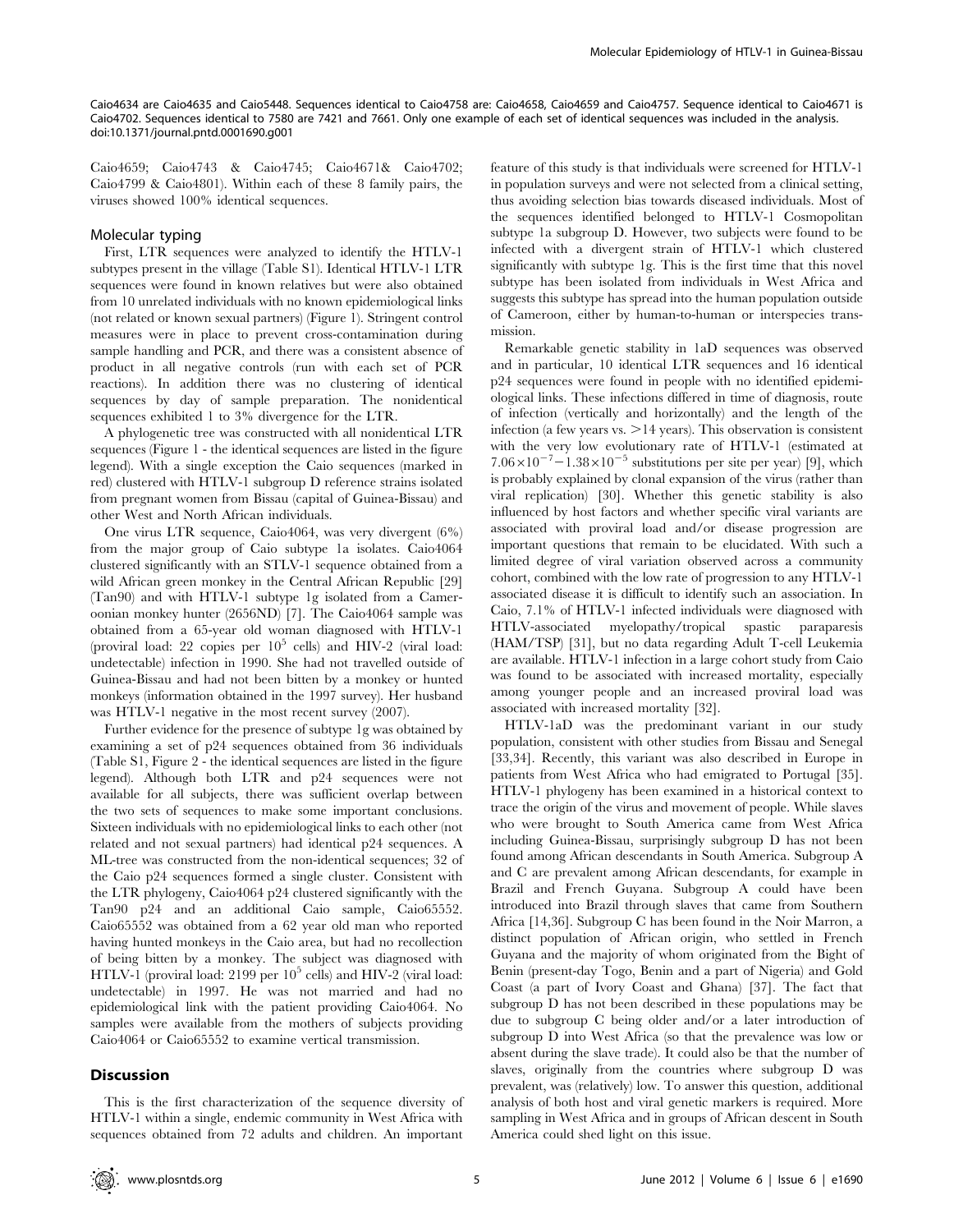

Figure 2. ML tree of 647-bp p24 sequences from 36 Caio infected subjects (Caio sequences in red). Also included are 15 STLV/HTLV-1 reference sequences (in black); Mel5 was used as an outgroup. The countries of origin are denoted in brackets (CAR, Central African Republic; NA, not available). The phylogenetic tree was inferred under a Tamura-Nei evolutionary model with a gamma model of among-site substitution rate heterogeneity. Bootstrap values using 1000 replicates of  $\geq 60$  are indicated on the branches. The asterisks indicate significant branch length on ML testing (\* p-value≤0.001; \*\* p-value≤0.05). The scale bar represents the number of nucleotide substitutions per site. Sequences identical to Caio4009 are Caio4072, Caio4106, Caio4112, Caio4211, Caio4315, Caio4328, Caio4358, Caio4383, Caio4417, Caio4418, Caio5801, Caio6473, Caio6590, Caio65396 and Caio65407. Sequence identical to Caio65363 is Caio65571. Sequence identical to Caio4258 is Caio65325. Only one example of each set of identical sequences was included in the analysis. doi:10.1371/journal.pntd.0001690.g002

The finding of two instances of HTLV-1 subtype 1g, Caio4064 and Caio65552, from the Caio community is of great interest for several reasons. It indicates that this subtype is present beyond Cameroon and can also be found in a 'normal' community member, i.e. not only in people with close contact to monkeys such as hunters.

That subtype 1g isolates cluster significantly with Tan90, the most divergent African STLV-1 strain, gives support to an African origin of HTLV-1 with the oldest known STLV-1 as the most recent common ancestor of Caio4064/Caio65552. Although the Asian MarB43 is the most divergent STLV-1, it does not cluster with any known HTLV-1 strains and thus may be only distantly related to STLV subgroups that moved into humans. While most African STLV and HTLV strains cluster together, mainly by geographic location, Asian STLV and HTLV strains only cluster by species, suggesting cross-species transmission has frequently occurred in Africa and not in Asia [11]. No simian strain has been described yet which clusters with HTLV-1a, the most widespread

subtype. Whether this is due to relatively infrequent sampling of non-human primates or due to other factors, remains to be resolved [38].

The presence of HTLV-1 subtype 1g infection could be the result of human to human contact (Caio residents do travel extensively [39]). Alternatively, a zoonotic transmission may also explain the presence of this subtype. Hunting of monkeys and butchering for human consumption is commonly practiced [40]. In Caio, captured monkeys are often kept tethered in household compounds for future consumption and HTLV-1 infection has been found to be associated with monkey bites among older persons in the capital Bissau [41]. These social factors, combined with the low evolutionary rate of HTLV-1 [9] are consistent with subtype g virus appearing in Caio due to a transmission from a local monkey. Indeed, the 62 year old Caio man yielding Caio65552 reported hunting monkeys in the area; however, the woman from whom the Caio4064 isolate was obtained, reported that she did not hunt monkeys and was not bitten by one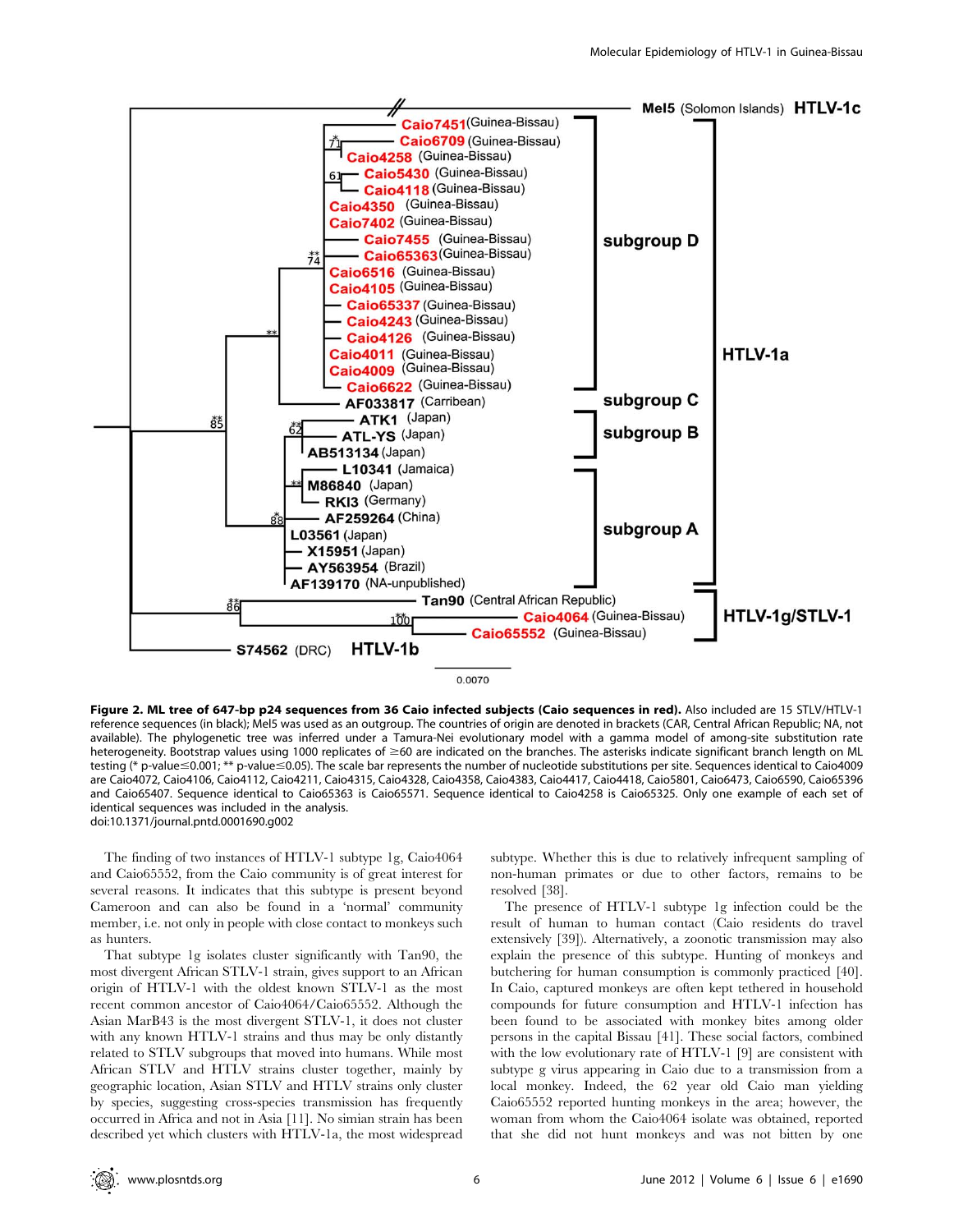suggesting that her infection came about by another route. Iatrogenic spread should also be considered, as both individuals are older and co-infected with HIV-2 [42,43].

HTLV-1 infection is considered to be largely an infection of older women [44]. However, 6 young men (16 years of age) were found to have become infected with HTLV-1 between 1997–2007 in the Caio community [15], which led us to consider transmission during traditional local, non-sterile, male circumcision ceremonies. These take place every ten years in a sacred part of the Caio forest. This initiation ritual is exclusively for men and lasts three months. Three men included in the current analysis were known to have participated in the same circumcision ceremony. However, the LTR sequences from the viruses found in these 3 men (yielding Caio5187 & Caio5801 & Caio7580) were not identical and no more closely related to each other than to sequences from the wider Caio population. (i.e. they did not cluster separately from the larger subgroup D cluster (Figure 1)). Both of these features would have been expected if the virus in these three subjects had been transmitted by infected blood in such a ceremony [45,46]. Thus, although a traditional circumcision ceremony has the potential to spread blood borne viruses, the phylogenetic data clearly do not support the idea that this ceremony was the source of HTLV-1 infection of these young men.

Epidemiological surveillance and further sequencing are recommended to identify (novel) HTLV-1 subtypes [47,48] and to investigate the spread of subtype 1g. It would be of particular interest to investigate to what extent new introductions of HTLV subtypes (and potentially other retroviruses) [7,49,50] occur and

# References

- 1. Poiesz BJ, Ruscetti FW, Gazdar AF, Bunn PA, Minna JD, et al. (1980) Detection and isolation of type C retrovirus particles from fresh and cultured lymphocytes of a patient with cutaneous T-cell lymphoma. Proc Natl Acad Sci U S A 77: 7415–7419.
- 2. Fouchard N, Mahe A, Huerre M, Fraitag S, Valensi F, et al. (1998) Cutaneous T cell lymphomas: mycosis fungoides, Sezary syndrome and HTLV-I-associated adult T cell leukemia (ATL) in Mali, West Africa: a clinical, pathological and immunovirological study of 14 cases and a review of the African ATL cases. Leukemia 12: 578–585.
- 3. Mahe A, Gessain A, Huerre M, Valensi F, Keita S, et al. (1994) [Adult T-cell leukemia associated with HTLV-1 in a HIV-2 seropositive African] Leucemie/ lymphome T de l'adulte associee au HTLV-I chez un Africain seropositif pour le VIH 2. Ann Dermatol Venereol 121: 704–709.
- 4. Mahe A, Meertens L, Ly F, Sow PS, Diop CT, et al. (2004) Human T-cell leukaemia/lymphoma virus type 1-associated infective dermatitis in Africa: a report of five cases from Senegal. Br J Dermatol 150: 958–965.
- 5. Hlela C, Shepperd S, Khumalo NP, Taylor GP (2009) The prevalence of human T-cell lymphotropic virus type 1 in the general population is unknown. AIDS Rev 11: 205–214.
- 6. Verdonck K, Gonzalez E, Van Dooren S, Vandamme AM, Vanham G, et al. (2007) Human T-lymphotropic virus 1: recent knowledge about an ancient infection. Lancet Infect Dis 7: 266–281.
- 7. Wolfe ND, Heneine W, Carr JK, Garcia AD, Shanmugam V, et al. (2005) Emergence of unique primate T-lymphotropic viruses among central African bushmeat hunters. Proc Natl Acad Sci U S A 102: 7994–7999.
- 8. Etenna SL, Caron M, Besson G, Makuwa M, Gessain A, et al. (2008) New insights into prevalence, genetic diversity, and proviral load of human T-cell leukemia virus types 1 and 2 in pregnant women in Gabon in equatorial central Africa. J Clin Microbiol 46: 3607–3614.
- 9. Van Dooren S, Pybus OG, Salemi M, Liu HF, Goubau P, et al. (2004) The low evolutionary rate of human T-cell lymphotropic virus type-1 confirmed by analysis of vertical transmission chains. Mol Biol Evol 21: 603–611.
- 10. Van Dooren S, Meertens L, Lemey P, Gessain A, Vandamme AM (2005) Fullgenome analysis of a highly divergent simian T-cell lymphotropic virus type 1 strain in Macaca arctoides. J Gen Virol 86: 1953–1959.
- 11. Vandamme AM, Salemi M, Desmyter J (1998) The simian origins of the pathogenic human T-cell lymphotropic virus type I. Trends Microbiol 6: 477– 483.
- 12. Van Dooren S, Verschoor EJ, Fagrouch Z, Vandamme AM (2007) Phylogeny of primate T lymphotropic virus type 1 (PTLV-1) including various new Asian and African non-human primate strains. Infect Genet Evol 7: 374–381.
- 13. Van Dooren S, Gotuzzo E, Salemi M, Watts D, Audenaert E, et al. (1998) Evidence for a post-Columbian introduction of human T-cell lymphotropic virus [type I] [corrected] in Latin America. J Gen Virol 79 (Pt 11): 2695–2708.

whether non-sexual, non-vertical transmission takes place in this community. Further testing of indeterminate HTLV-1/2 ELISA samples found in this community [15] could indicate for example whether HTLV-2 is also present in Caio [51]. This may lead to a better understanding of the spread of other zoonotic events, of which the HIV pandemic is a major example [40], and can have important public health implications.

# Supporting Information

Table S1 Characteristics of 72 individuals from whom HTLV-1 LTR and/or p24 sequences were obtained, Caio´, Guinea-Bissau.

(DOC)

## Acknowledgments

We would like to thank the Caio population for their participation in the various studies. We would like to thank Roel Coutinho for his support and for critically reading the manuscript.

### Author Contributions

Conceived and designed the experiments: MC CvT TIdS MSvdL HW PA. Performed the experiments: CvT TIdS LCJA NG COO SJ. Analyzed the data: CvT MC TIdS LCJA SJ TV. Wrote the paper: CvT MC MSvdL TV. Supervision of data collection and data entry, drafting of the article and critically discussing hypotheses raised by the current study: TV.

- 14. Alcantara LC, de Oliveira T, Gordon M, Pybus O, Mascarenhas RE, et al. (2006) Tracing the origin of Brazilian HTLV-1 as determined by analysis of host and viral genes. Aids 20: 780–782.
- 15. van Tienen C, Schim van der Loeff MF, Peterson I, Cotten M, Holmgren B, et al. (2010) HTLV-1 in rural Guinea-Bissau: prevalence, incidence and a continued association with HIV between 1990 and 2007. Retrovirology 7: 50.
- 16. Schim van der Loeff MF, Aaby P, Aryioshi K, Vincent T, Awasana AA, et al. (2001) HIV-2 does not protect against HIV-1 infection in a rural community in Guinea-Bissau. AIDS 15: 2303–2310.
- 17. Wilkins A, Ricard D, Todd J, Whittle H, Dias F, et al. (1993) The epidemiology of HIV infection in a rural area of Guinea-Bissau. AIDS 7: 1119–1122.
- 18. van Tienen C, Schim van der Loeff M, Zaman SM, Vincent T, Sarge-Njie R, et al. (2010) Two Distinct Epidemics: The Rise of HIV-1 and Decline of HIV-2 Infection Between 1990 and 2007 in Rural Guinea-Bissau. J Acquir Immune Defic Syndr 53: 640–647.
- 19. van Tienen C, McConkey SJ, de Silva T, Cotten M, Kaye S, et al. (2011) Maternal proviral load and vertical transmission of Human T cell Lymphotropic Virus type 1 in Guinea-Bissau. AIDS Res Hum Retroviruses.
- 20. Krook A, Albert J, Andersson S, Biberfeld G, Blomberg J, et al. (1997) Prevalence and risk factors for HTLV-II infection in 913 injecting drug users in Stockholm, 1994. J Acquir Immune Defic Syndr Hum Retrovirol 15: 381–386.
- 21. Salemi M, Van Dooren S, Audenaert E, Delaporte E, Goubau P, et al. (1998) Two new human T-lymphotropic virus type I phylogenetic subtypes in seroindeterminates, a Mbuti pygmy and a Gabonese, have closest relatives among African STLV-I strains. Virology 246: 277–287.
- 22. Hall TA (1999) BioEdit: a user-friendly biological sequence alignment editor and analysis program for Windows 95/98/NT. Nucl Acids Symp Ser 41: 95–98.
- 23. Larkin MA, Blackshields G, Brown NP, Chenna R, McGettigan PA, et al. (2007) Clustal W and Clustal X version 2.0. Bioinformatics 23: 2947–2948.
- 24. Xia X, Xie Z (2001) DAMBE: software package for data analysis in molecular biology and evolution. J Hered 92: 371–373.
- 25. Nicholas KB, Nicholas HBJ, Deerfield DW (1997) GeneDoc: Analysis and visualization of genetic variation Embnet News 4.
- 26. Swofford DL (2002) PAUP\*. Phylogenetic Analysis Using Parsimony (\*and Other Methods). Sinauer Associates, Sunderland, Massachusetts.
- 27. Posada D, Crandall KA (1998) MODELTEST: testing the model of DNA substitution. Bioinformatics 14: 817–818.
- 28. Page RD (1996) TreeView: an application to display phylogenetic trees on personal computers. Comput Appl Biosci 12: 357–358.
- 29. Saksena NK, Herve V, Sherman MP, Durand JP, Mathiot C, et al. (1993) Sequence and phylogenetic analyses of a new STLV-I from a naturally infected tantalus monkey from Central Africa. Virology 192: 312–320.